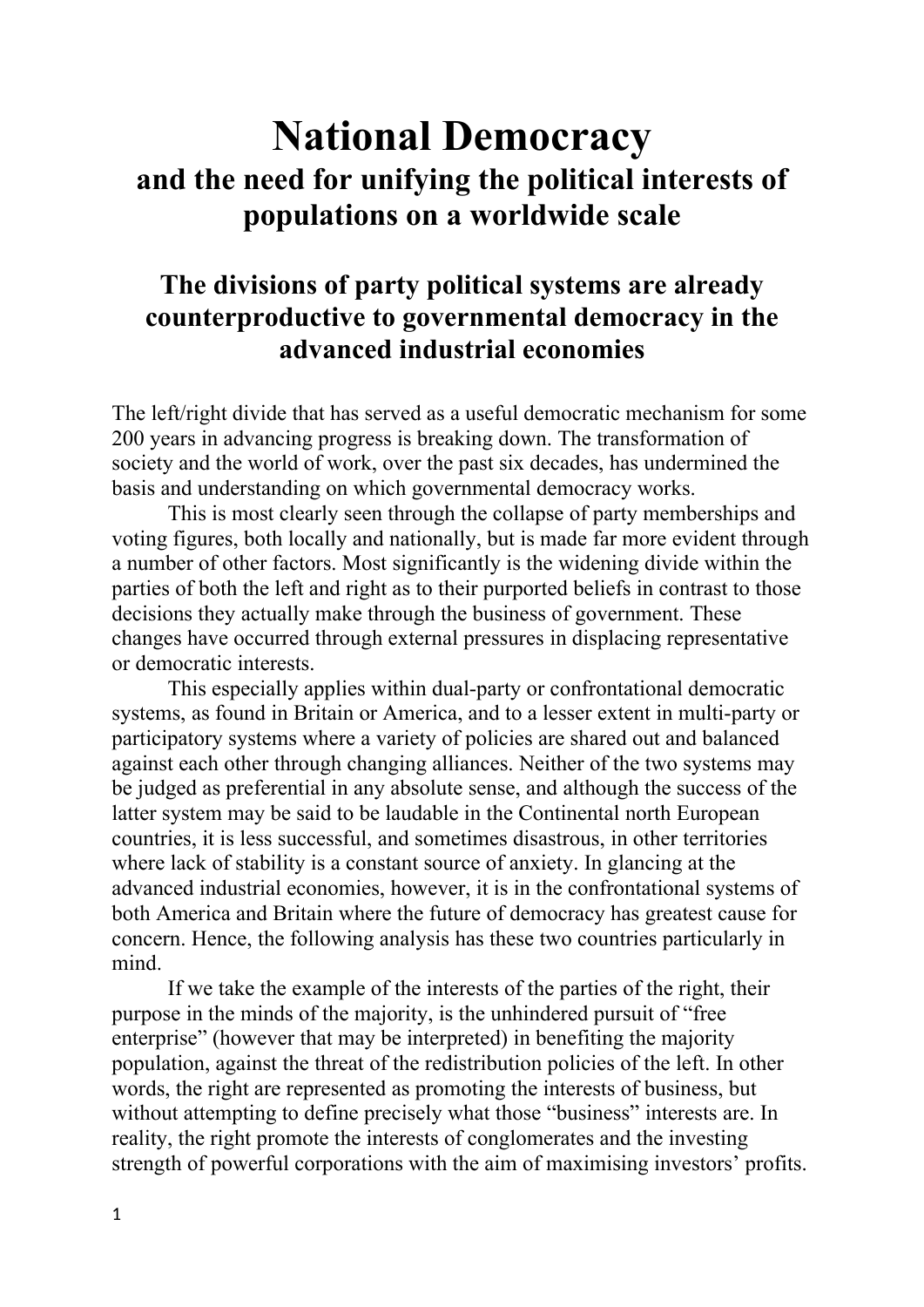This at once raises several questions. What can possibly be wrong in pursuing investors' interests? Unfortunately, "investing" in itself is not selfexplanatory as a wholly desirable activity. Firstly, the maximising of investors profits may too often lead to usury if it only entails the making of money out of money whilst sacrificing the cause of home-based productivity. Secondly, a sharp divide needs to be differentiated between national and international investment. Whilst the first is committed to home-based industry in promoting both employment within the nation state, and other profits stemming from production within the country concerned; the second benefits employment to workers abroad, in addition to other profits enjoyed by a foreign territory.

The above raises the profound question as to what should be the proper role of business. Its first purpose should surely be to maximise the interests of the majority population of the investors' country through disseminating wealth through the business process. This, therefore, requires the need for investing activity to put its emphasis on home-based operations. If investors respond by saying that such an approach fails to fulfil their intentions, then something is amiss, and the function of thoughtful decision-makers should be to explore required adjustments, e.g., in regard to exchange rates, import controls, or alternative markets, etc. In any event, the right cannot be said to represent the business interests of the majority, if small or medium-sized business is disabled through cash starvation or other harmful circumstances.

If we take the example of the interests of the parties of the left, their purpose in the minds of the majority is to create an egalitarian society, but this is an impossibility due to their ideological baggage in regard to their view of the class divide. What the left have always sought is the creation of what they conceive as a "Working class society" and the repudiation of all those cultural factors associated with middle class interests. But the idea of such a society is something that nobody wants in the  $21<sup>st</sup>$  century. This is because the transformation of society over the past 60 years has meant that both the Working and Middle classes, as they once flourished, no longer exist – or are fast disappearing. They have been replaced by a new heterogeneous middle majority in bringing together those at either end of the community.

It should also be added, in deferring to a fairer perspective of the situation, that the parliamentary left have "modernised" their attitude to capitalism in the sense of relinquishing their old Marxist beliefs and other calls for intervention, and instead decided to concentrate their energies on social and egalitarian reform.

Business, meanwhile, is left to the expertise of financiers to settle in their own way, and so a satisfactory agreement is settled between the left and right as to their respective and separate roles in the governing process. For this reason, the parliamentary left have only been able to maintain their viability in the free world since the 1990s through their dependence on balancing their economic interests with the parties of the right.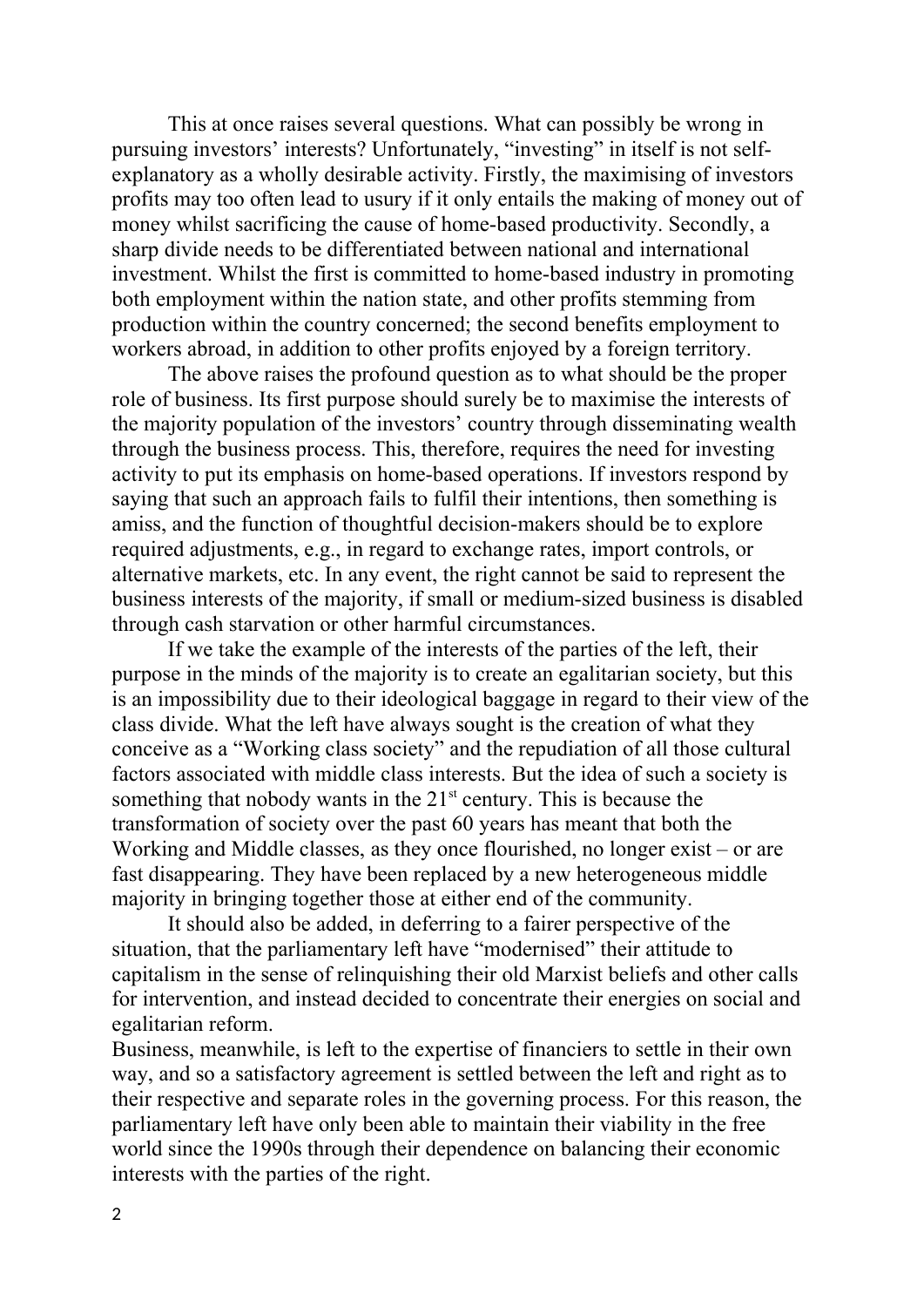But this fails to answer the underlying irrationality in adversely compromising political purpose. The parties of neither the left nor the right come near to approaching the promotion of majority interests. The divide between the purported ends of political parties and what they do in actuality, compounds their problems in maintaining integrity, and drives them to greater confusion and hypocrisy. This in turn, in addition to the subjectivity of divisive attitudes, discourages the best minds from entering, from what has become, the destructive whirlpool of political activity.

There is, of course, a clear difference between following the pressures of popular demand, and following the demands of better judgement as influenced by the higher considerations of objectivity. Whilst the rhetorically driven thrive on the pleasures of a conflictual situation, the more thoughtful are ever in search for longer lasting interests in settling a quarrelsome environment.

The bankruptcy of the left/right divide has therefore been made evident through the unintended attempt to maintain socio-economic class differences where none remain in reality. There remain economic differences within society, but because of recently formed transformational structures, they no longer lend themselves to a viable representative pattern for party or class-based conflict. This is because several generations of democratic egalitarian legislation have created a huge middle majority whilst leaving in the shade a small minority of the super-rich, and an underclass of unfortunates comprising a mixture of those from every sector of society rather than a distinctive proletariat as existed in a former era. The consequence is that when the new heterogeneous middle majority are called upon during election periods to engage in a knockabout conflict, in their disdain or disgust, they choose to give party politics a wide berth.

The politicians of both opposing groups are fully aware of these changes, but as they are committed to conflictual ideological positions, they are trapped within a framework of belief from which they cannot escape, and the fact that parties may change or evolve, is of little help in such a situation. They are therefore forced to prevaricate their approach to the public between election and non-election periods in regard to their view of divisiveness in society.

Whilst democracy in the past was essentially dependent on exploiting the wide socio-economic divisions in society; the current mood of society in the advanced industrial economies is the desire for a unifying appeal in bringing all towards a common purpose. This points towards the need for a new type of democracy. Democracy cannot exist without differences, as otherwise there would be no basis for its existence as a living reality. The regeneration of democracy will therefore be dependent on moving more towards a referenda type system whereby a wide variety of changing policies will be offered for popular decision-making. This would entail a move away from a collective (or divisive) mode of democracy, towards an individualistic (or anonymous participatory) system of policy creation through democratic consent.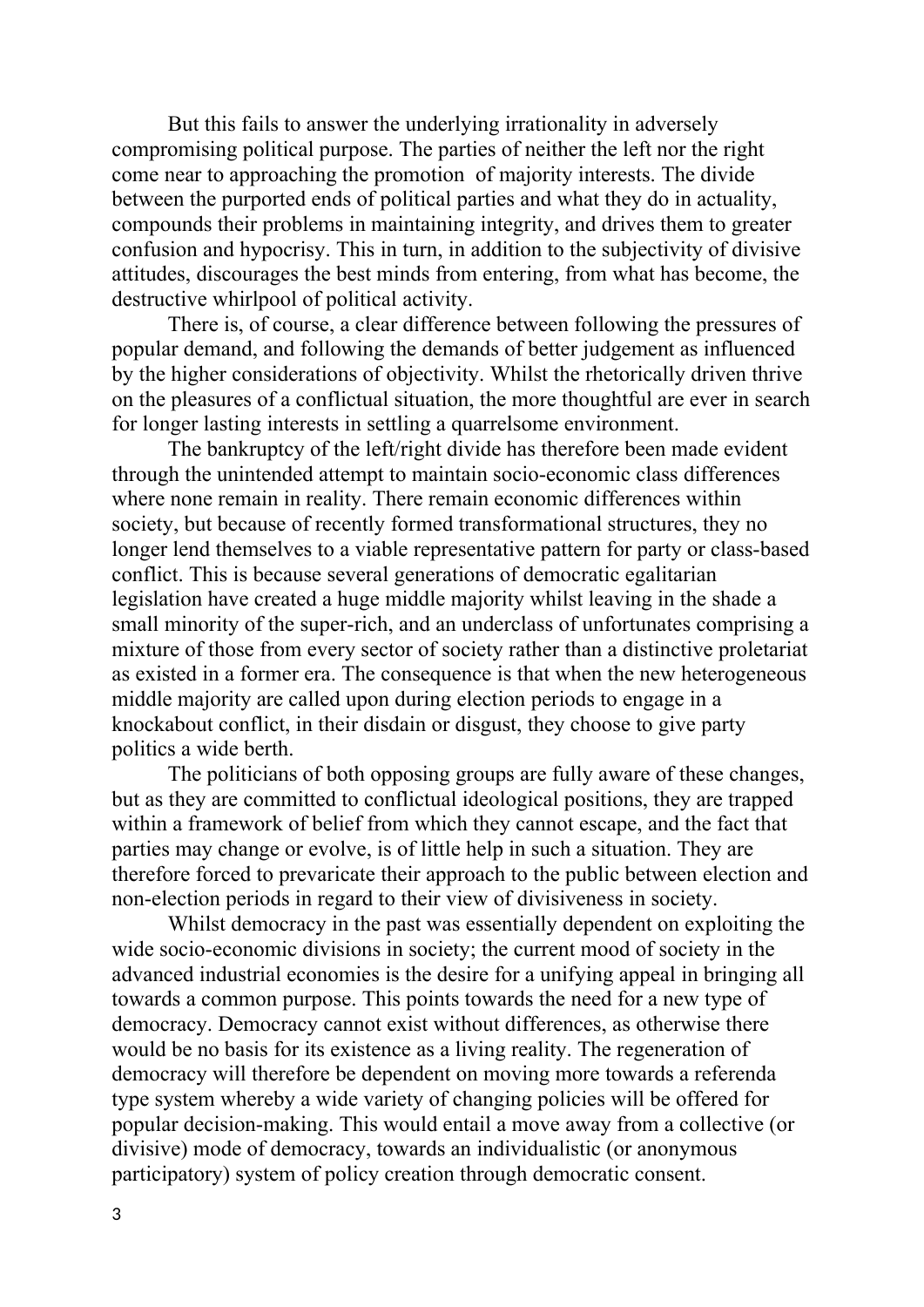Therefore, the situation as we find it today, calls for a democracy seeking to unite all sectors of society rather than divisions marking disunity. And this is emphasised when observing the underlying power shifting the decision-making of the nation state. Political parties and the outcome of elections, as we have clearly implied above, are no longer responsible (if they ever were entirely) for the exertion of ultimate power. The latter is exerted by the financial-industrial system of the nation state, and from the political perspective, this is almost invisible to the ordinary elector. This apparent invisibility is due to the democratic unaccountability of the financial-industrial system in a society that blithely assumes the universality of democratic rule.

If the politically active and committed were to concentrate a detailed attention to the world of business and how it operates – and irrespective of their place within the political spectrum – they would be startled by the picture that emerged. The ignorance of the politically committed to the world of business (and the right are as equally included as those on the left) is due to the assumption that business is beyond democratic control, and hence untouchable in a practical sense. The only connection between the two are broad theoretical beliefs with little practical value on a day-to-day basis. The underlying reality, however, is that the financial-industrial system has quietly taken over the totality of the political system which it controls through authoritative barriers claimed to be inescapable.

The problem confronting the interests of the majority is that the financial system operates for its own benefit against those of the country if the latter is defined as the majority population. There is no surprise in this since absolute power can only be expected to serve its own interests. This argument can only be given true meaning if concrete examples are cited of the economic problems facing this and other countries at the present time. Firstly, international trade may be beneficial or malign according to circumstances. It is beneficial to a country when it exports manufactured goods or services for a good return; but it is malign when it imports produce (agricultural or industrial) that may be produced in the home country through its own labour force. Such undesirable imports are only of benefit to traders.

International traders also engage in undesirable activity when they utilise offshore trading posts or banks for their own profit, or to evade the payment of taxes owing to their own countries. Most hypocritical are the claims of the financial elite in promoting the cause of the "environment" through "set aside land," when in reality this leads to the contraction of profitable agriculture.

Incoming foreign investment in Britain or America is currently judged as a "good thing," as it usually entails jobs for workers in these countries, but it also amounts to financial exploitation by foreign interests. It is notable that when Japan embarked on modernisation in the last third of the  $19<sup>th</sup>$  century, she had the nous to vigorously oppose the idea of American investment, choosing instead to raise capital within her own borders. This approach to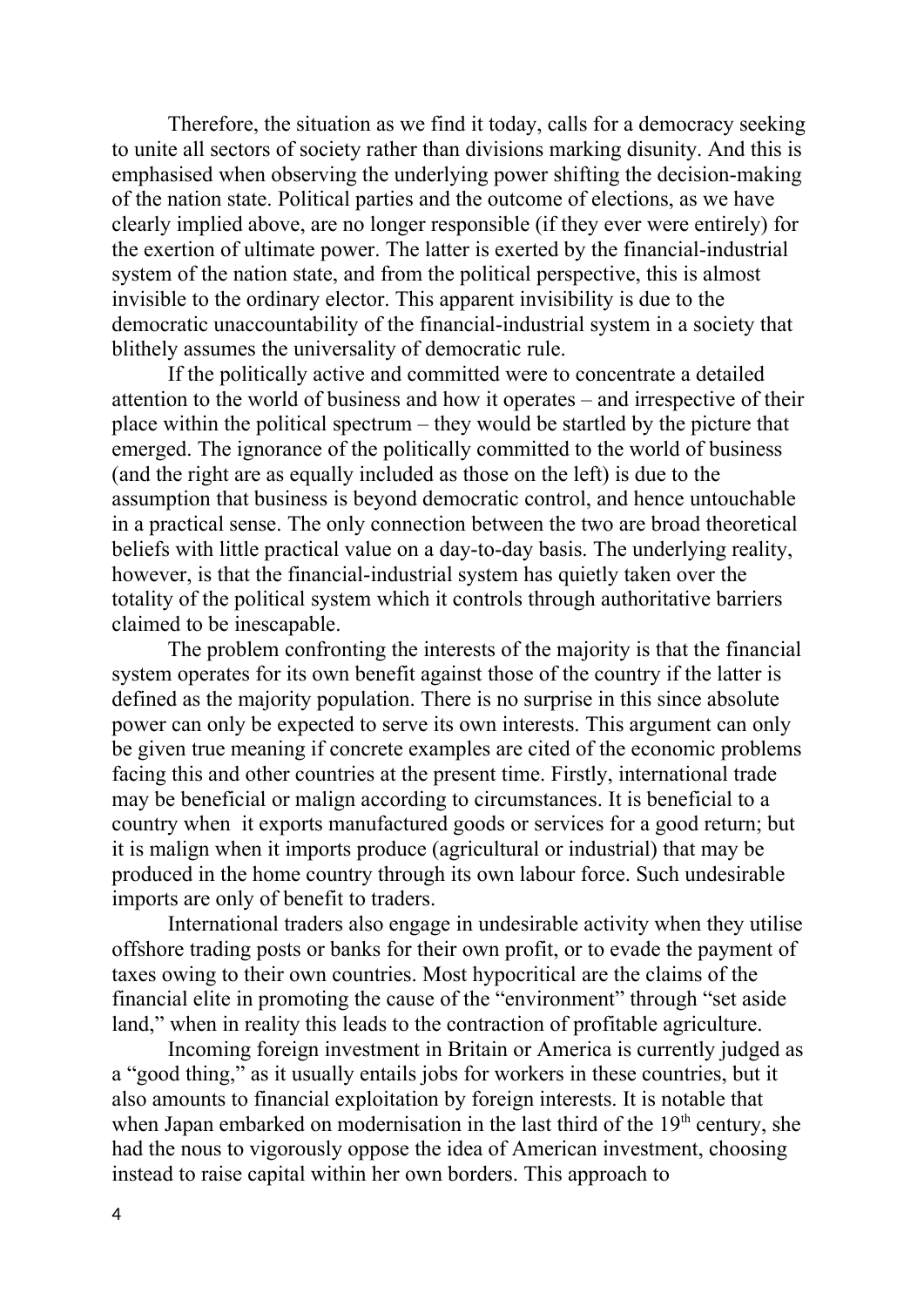industrialisation, by a country at the dawn of Westernising, proved invaluable for her future prosperity.

Britain and America, on the other hand, with their so-called "open door" policy to trade, have sold themselves towards productive economic decline and debts that may never be repaid. Although the problem of public debt may (and is) easily overcome through printing money, unpaid personal debt has no such escape and ultimately brings ruin to those involved. Britain's "open door" policy has not only led to vast swathes of rural land being passed over to foreign ownership, but even to placing essential utilities are under foreign control. Every country should seek to maximise the ownership of its internal resources if it is to avoid the possibility of financial blackmail in the future, or greater ruin in the event of an international banking crash.

Conversely, foreign investment by advanced industrial economies, such as Britain or America, may surprisingly lead to the ruin of the investing countries, as has occurred in recent decades. This may sound remarkable in view of their historical exploitation and successful profitability during the earlier colonial and imperial periods that so enriched their economies. What, therefore, happened at a later period? When home-based manufacturing fell into precipitous decline or was no longer capable of attracting investors, the latter naturally looked further afield to lower labour cost locations, and in this way investors' profits were restored.

Such innocent-regarded activities may be undertaken in the name of promoting "American" or "British interests," on the grounds of formal ownership patterns, but in reality, it is nothing of the sort. This is because jobs, skills, profits, enterprises and entire industries are lost in the home countries. In this situation, only the money profits of investors remain. This reflects the darker side of investing when it slips into usury, or the making of money out of money with no productive or other social benefits to the investors home country.

The above situation, however, is often lightly dismissed as an economic threat on the grounds that countries may "outgrow" the need for manufacturing, and instead move over to enlarging their service and IT industries as sources of greater wealth creation. Insurance, shipping, investing, and information technology, etc., are seen as superior and more complex forms of business that may look down on manufacturing as more suited for simpler and less developed peoples. But such a view of business is clearly a nonsense. Firstly, there is no inherent territorial exclusivity in regard to jealously maintaining any service or IT industry; and secondly, no such industry has any "special complexity," other than the possibility of occasionally bamboozling the competition.

The moral of the situation, as we find it today, is that the production of tangibles, either through manufacturing, agriculture, forestry, mining, etc., are the sole long term modes of wealth creation for maintaining any nation state. It will also be found that in those territories where manufacturing is most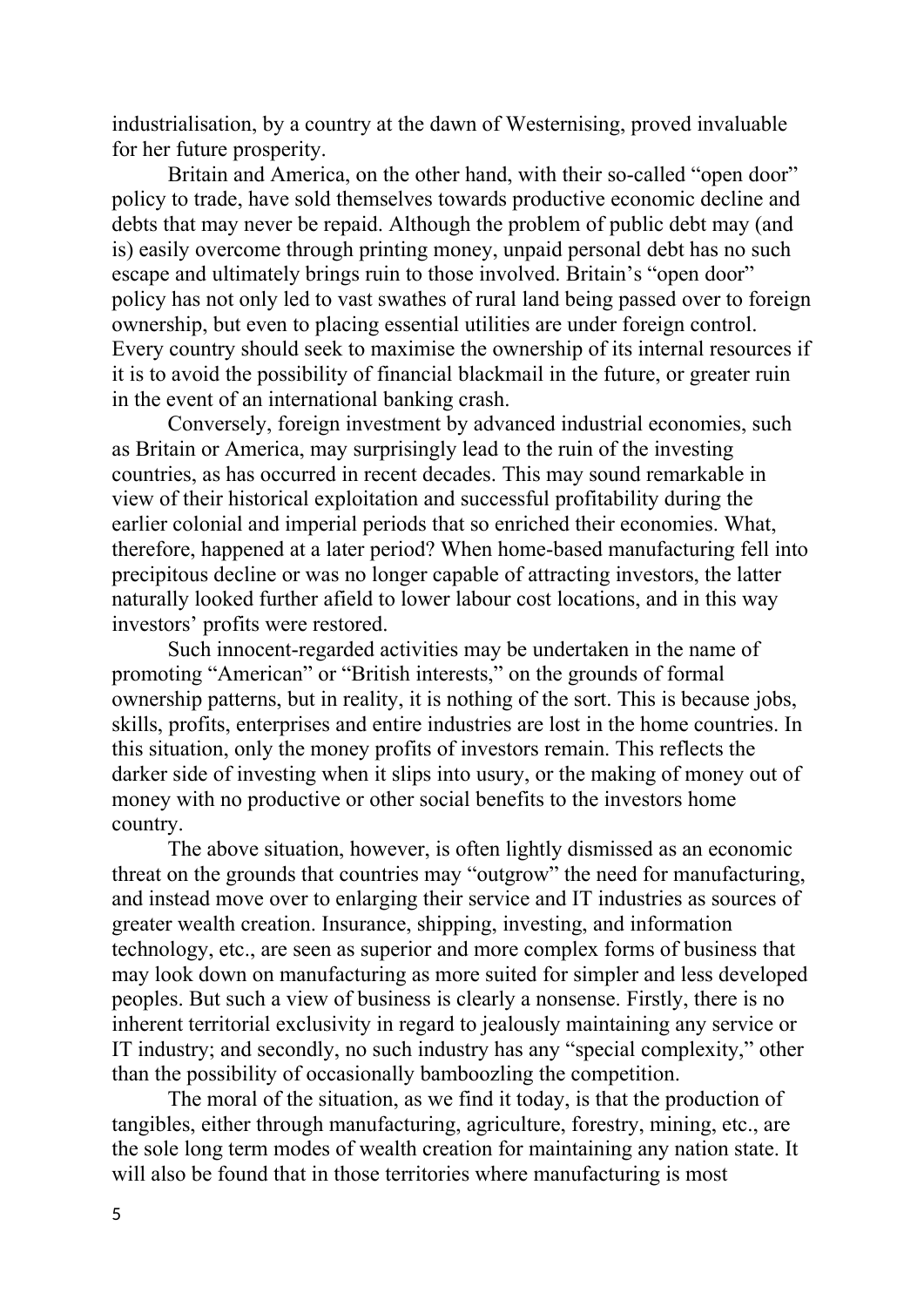dominant will eventually and inevitably attract the strongest and most successful service industries. Why should China, for example, feel obliged to adopt any of the service industries of America or Britain, when her own costs may be more competitive? Who could have guessed thirty years ago that the ordinary Chinese person would be amongst the most astute and keen participants in playing the stock market?

At the present time, the American government and people are "up in arms" against what they claim is "unfair Chinese competition." But who is really at fault here? It was the American people alone, whose investors insisted on transferring their industries abroad in the cause of maximising their own profits. As the saying goes, you can't have your own cake and eat it! If cheaper sources of manufacturing are sought, then don't be surprised if you diminish or eventually bankrupt your home-based industries. Transferring manufacturing abroad not only benefits foreign workers but adds to the costs of re-importation. That is, many products assumed to be owned by British or American companies only need to be closely examined when the "Made in China" label is discovered.

The answer to the major problem now confronting the advanced industrial economies of the West is the need for National Democracy as the leading political cause in every nation state. There is no other alternative in confronting the runaway debt in the advanced industrial economies. The true cause of National Democracy also points in one direction only: viz., the establishment of government that economically benefits the majority population. If the narrow interests of investors (who have done so much to undermine prosperity) are pushed aside; or if other dominant vested interest groups, as the super-rich are to be side-lined, then our financial-industrial institutions must be made democratically accountable. This would, of course, pass professional business power entirely into the hands of governmental authority, but if that is in the light of transparency and ongoing control in meeting unanticipated difficulties, no objections are likely to be raised.

National Democracy, as defined above, calls for every nation state to maximise its self-sustainability. Such a policy not only helps to ensure against the hard knocks of financial crises when they occur from time to time, but helps to guarantee the sufficient production of food and other essential resources. International trade should serve the economic interests and other demands of the majority population, and not merely the profitability of traders. The import of bananas, pineapples or oranges by countries in the northern hemisphere may be described as justifiable trade, whilst that of potatoes, carrots or cabbages is not. Hence national democracy calls for the international protection of nation states through strengthening their internal economic potential, and so is directly in opposition to the idea of nationalism defined as narrow self-regard against the interests of others. The subjection of business to democratic accountability towards a common understanding naturally contributes to such a cause.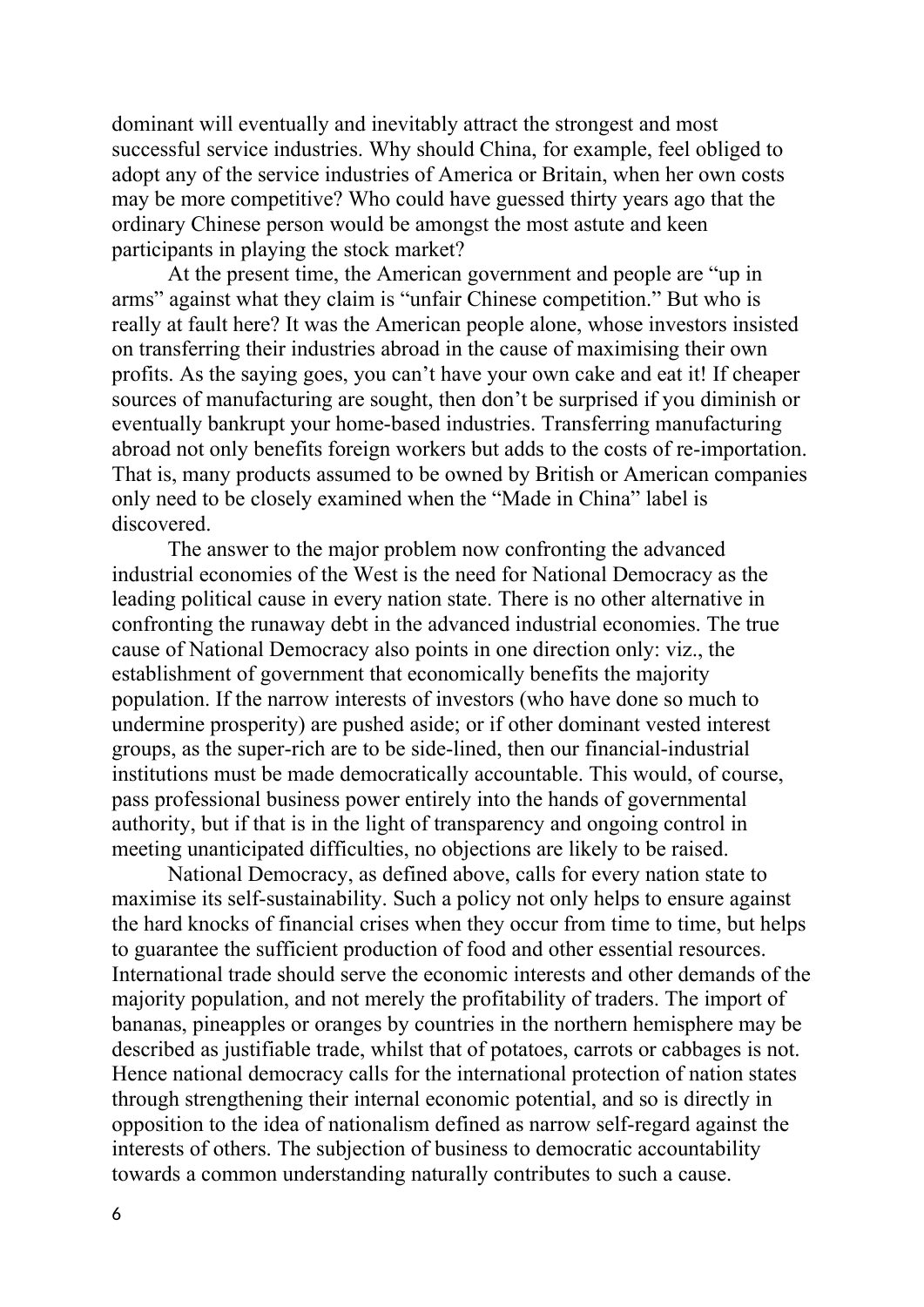The older concept of "internationalism" or "globalisation," has already been discredited for several years by both the left and right: the former on the grounds of exploiting the better economic interests of nation states through duplicitous means; and the latter, for dismissing or trampling on the cultural and individualistic characteristics of the countries they supposedly represent. There is hence an element of hypocrisy in the very idea of "internationalism" as traditionally understood when sought as an ideal itself.

In conclusion, it may be noted that the above proposals for the democratic reform of our financial-industrial system, cannot be promoted or even effectively argued, unless the way is made clear by repudiating the discredited ideological baggage of the left-right divide in regard to what is usually referred to as "globalisation." New political thinking is required that rids the divisions of the past that create a blind spot for the future, so that a call for unity may be made to those of good intent from every sector of the community and irrespective of past prejudices.

## **© Robert Corfe**

*Robert Corfe is the author of numerous books and articles on the need for promoting home-based productivity in maximising the economic interests of majority populations, and in reversing the problems of debt in countries worldwide. In the above article he discusses the differing manifestations of investment in identifying as to when it may be either malign or beneficial.* 

## **What, then, can be the practical approach to achieving National Democracy as defined above?**

It would be premature to attempt the formation of a new political party at this early stage. It is therefore preferable to aim at the more modest task of establishing a broadly based movement seeking to appeal to all persons irrespective of their political or non-political leaning or practical involvement in struggling for a better society. In other words, an appeal is made to persons of good intent sympathetic to the idea of unifying all sectors of the population to a cause transcending present political divisions.

It is not suggested that such persons should surrender current political memberships, loyalties, or commitments in supporting National Democracy, but only that they should place their trust in a higher priority to be realised in an undefined future, and strive, as circumstances permit, towards such an end. The purpose of including a call on those already elected to positions of responsibility is to recognise the value of applying their political expertise in the light of changing conditions for the reform of governmental democracy. Majority interests, as discussed above, may be more precisely defined as the upwardly